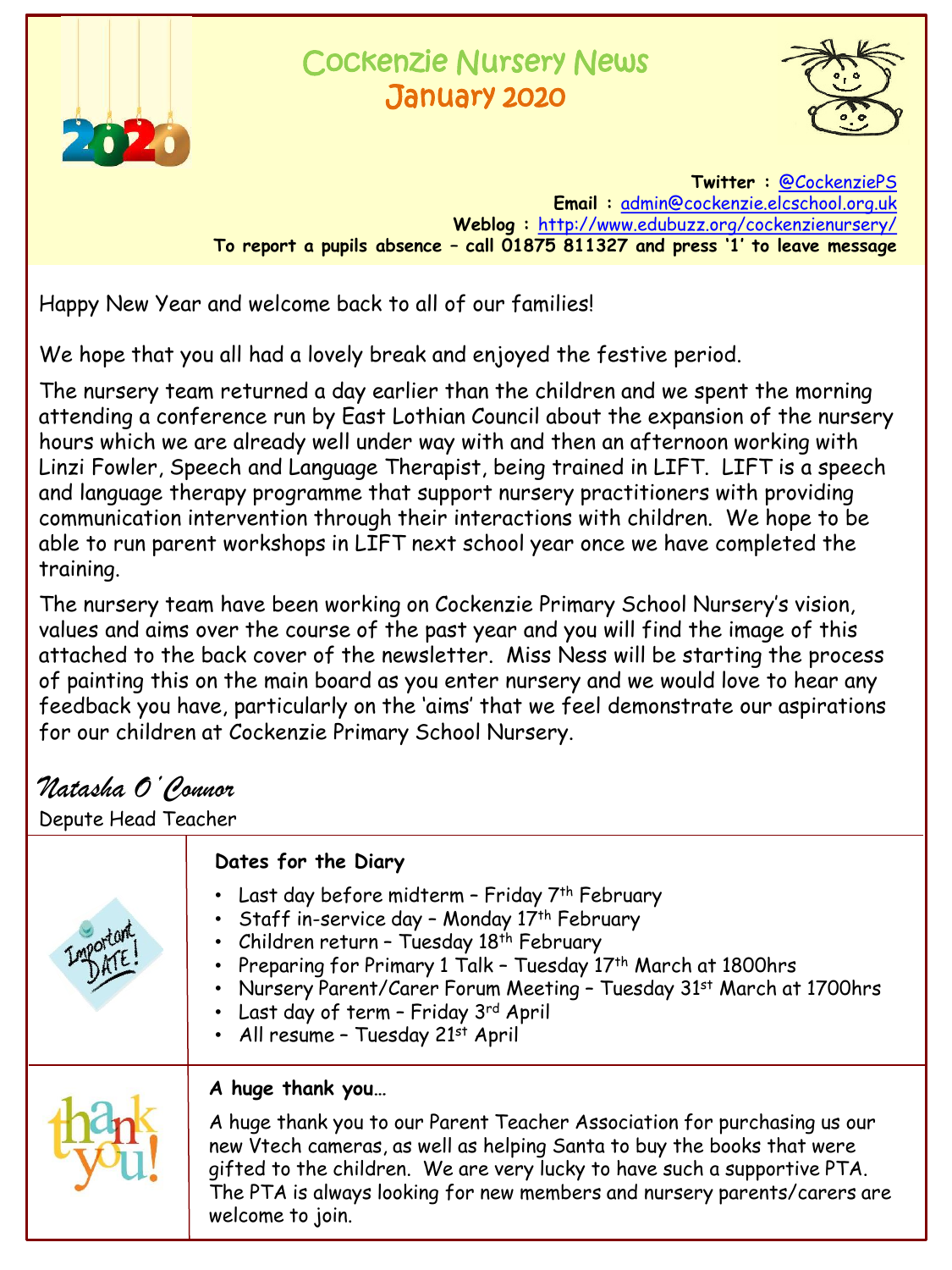

|                 | <b>Nursery Blog</b>                                                                                                                                                                                                                                                                                                                                                                                                                                                                                |
|-----------------|----------------------------------------------------------------------------------------------------------------------------------------------------------------------------------------------------------------------------------------------------------------------------------------------------------------------------------------------------------------------------------------------------------------------------------------------------------------------------------------------------|
|                 | We have loved receiving the feedback from our parents and carers around<br>our nursery blog. We are so pleased that it is being viewed as a useful way<br>for parents and carers to remain informed about life in the nursery. The blog<br>can be found at www.edubuzz.org/cockenzienursery/                                                                                                                                                                                                       |
|                 | 1140 Hours                                                                                                                                                                                                                                                                                                                                                                                                                                                                                         |
|                 | By now our ante-preschool parents/carers should have received communication<br>about the nursery hours we will be providing next year at Cockenzie Nursery<br>as part of the expansion of the 1140 hours. We are lucky as we have been<br>running these hours for the past six months. I can confirm that we will be<br>remaining at 38 weeks, however from August we will be offering just:                                                                                                       |
|                 | Mon to Thur 8.45am - 3.15pm and Friday 8.45am - 12.30pm<br>Mon to Fri 8.45am - 12.30pm                                                                                                                                                                                                                                                                                                                                                                                                             |
|                 | If you change your nursery hours via East Lothian Council we would appreciate<br>if you can let us know.                                                                                                                                                                                                                                                                                                                                                                                           |
|                 | Lunches                                                                                                                                                                                                                                                                                                                                                                                                                                                                                            |
|                 | Thank you to everyone who is managing to order their child's lunch online.<br>We are finding it a struggle on a Monday morning or immediately after a<br>holiday as we have a high number of families who have not ordered lunches<br>yet. We appreciate how easy it is to forget to order however it causes a<br>lot of problems and we can lose a member of staff to sorting lunches for up<br>to an hour and a half. We would greatly appreciate if everyone could try<br>and order in advance. |
| Can Stock Photo | <b>Stay and Play</b>                                                                                                                                                                                                                                                                                                                                                                                                                                                                               |
|                 | The Stay and Play time table is now up in the nursery. This is a great<br>opportunity to come in and join your child in exploring the nursery together.<br>Please feel free to phone or drop a note to your child's key worker if you will<br>not be physically in the nursery to sign up.                                                                                                                                                                                                         |
|                 | <b>Nursery Evaluations</b>                                                                                                                                                                                                                                                                                                                                                                                                                                                                         |
|                 | Thank you so much to everyone who took the time to complete our mid year<br>nursery evaluation. It was incredibly positive to hear that 100% of our<br>parents/carers agree or strongly agreed with the statements about the<br>general life of the nursery and how we work with parents and carers. We are<br>currently working on compiling the feedback and will look to discuss this at<br>the next Nursery Parent/Carer Forum as well as issuing the results.                                 |
|                 | If you would like to complete an evaluation then please can you return them<br>asap.                                                                                                                                                                                                                                                                                                                                                                                                               |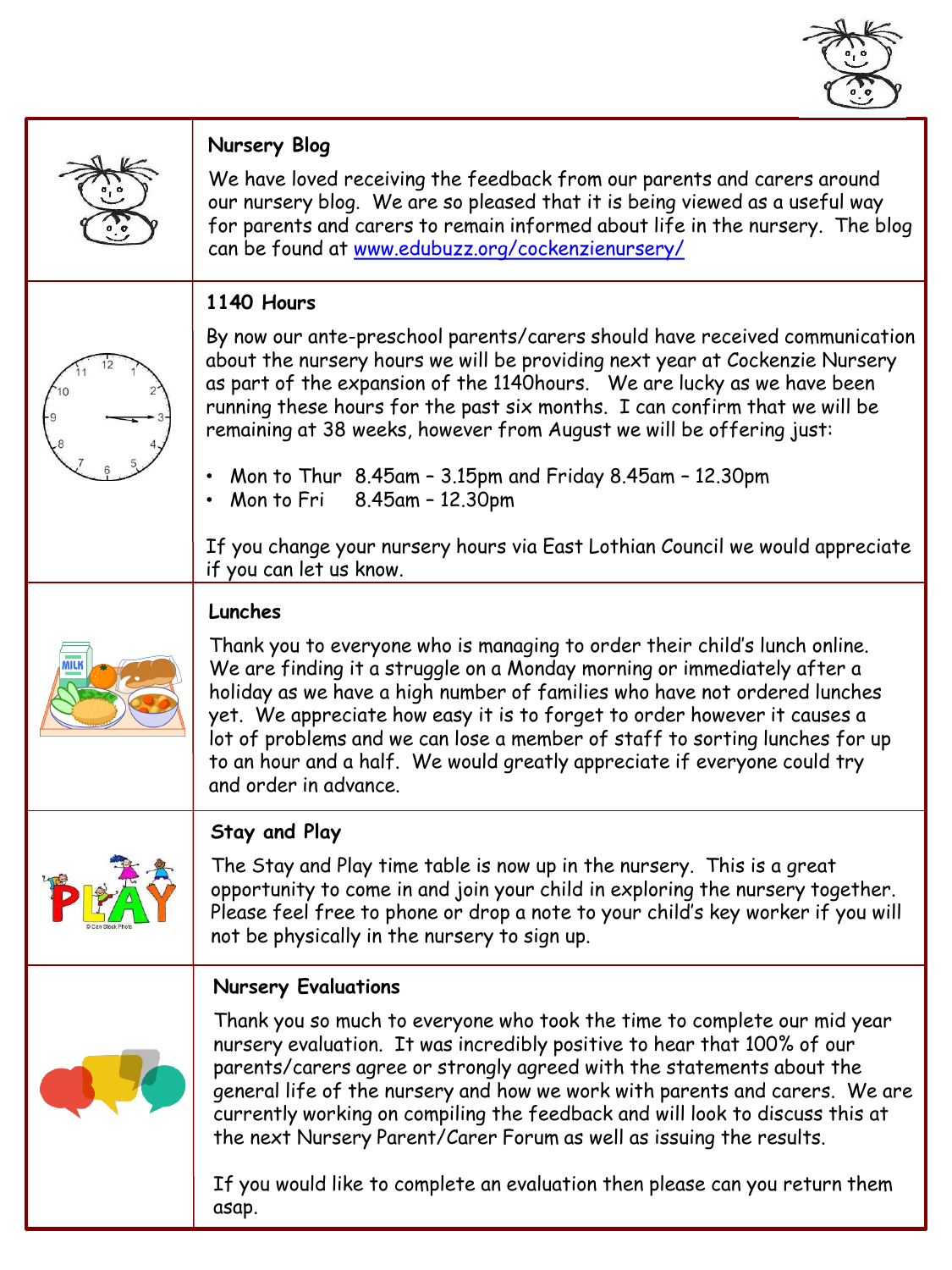

|                               | Parents/Carers of Pre School Children "Preparing for Primary 1" Talk                                                                                                                                                                                                                                                                                                                                                                                 |
|-------------------------------|------------------------------------------------------------------------------------------------------------------------------------------------------------------------------------------------------------------------------------------------------------------------------------------------------------------------------------------------------------------------------------------------------------------------------------------------------|
|                               | Incredibly it is that time of year again when we start thinking about our<br>pre-school children's transition into primary 1.                                                                                                                                                                                                                                                                                                                        |
|                               | We will be holding our "Preparing for Primary 1 Talk" for pre-school<br>parents/carers on Tuesday 17th March at 1800hrs.                                                                                                                                                                                                                                                                                                                             |
|                               | If your child is born in January or February and you are considering giving<br>your child a deferred year in nursery the paper work for this should be<br>coming out from East Lothian Council soon. Please feel free to discuss<br>what a deferred year means with your child's Keyworker if you would like<br>more information.                                                                                                                    |
| <b>patenjs<br/>Horum</b>      | <b>Parent/Carer Forum</b>                                                                                                                                                                                                                                                                                                                                                                                                                            |
|                               | Thank you to those who have attended the Nursery Parent/Carer Forum<br>meetings so far this year. These will be held once a term and will allow the<br>nursery team to share information with parents and carers about the<br>development work taking place.                                                                                                                                                                                         |
|                               | If you are interested in attending, the first session will be on Tuesday 31 <sup>st</sup><br>March at 1700hrs.                                                                                                                                                                                                                                                                                                                                       |
| Parent<br>Meeting             | Parent Link Meeting and Parent Teacher Association (PTA)                                                                                                                                                                                                                                                                                                                                                                                             |
|                               | • The next Parent Link Meeting is on Wednesday 22nd January at 1900hrs.<br>• The next PTA Meeting is on Tuesday 28 <sup>th</sup> January at 1900hrs                                                                                                                                                                                                                                                                                                  |
|                               | All are very welcome to attend.                                                                                                                                                                                                                                                                                                                                                                                                                      |
|                               | Can you help us to source any of the following second hand items?<br>Small items that can be used for loose parts play, e.g. corks, buttons,<br>beads, discs of wood, curtain rings, cotton reels.                                                                                                                                                                                                                                                   |
|                               | Can you help us with<br>Tidying up the garden - we are always looking for helpers.                                                                                                                                                                                                                                                                                                                                                                   |
| Don't<br>:O <sub>R</sub> GET! | Finally, a few reminders                                                                                                                                                                                                                                                                                                                                                                                                                             |
|                               | Feel free to take a new certificate to share with us your child's successes<br>$\bullet$<br>out with nursery. We have loved hearing all of our children's achievements<br>and seeing how proud the children are to share them with us.<br>Remember this term's snack money is now due.<br>$\bullet$<br>If you have not returned your child's review of their 'All About Me'<br>$\bullet$<br>information or their learning stories please do so ASAP. |